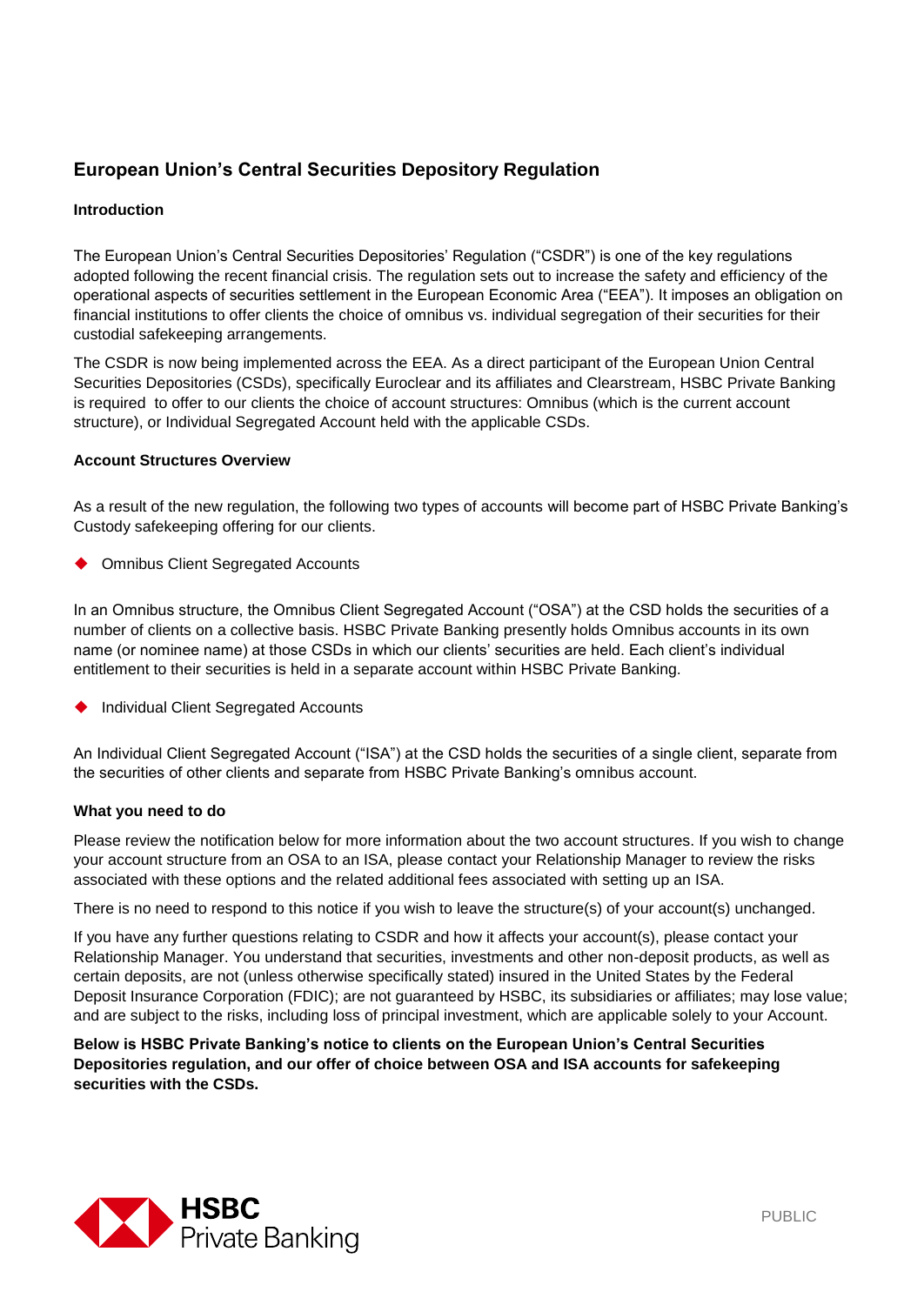# **Notice to clients of HSBC Private Banking, a division of HSBC Bank USA, N.A. ("HSBC") under European Union's Central Securities Depositories' Regulation ("CSDR") CSDR Article 38(5) and (6)**

# **Background**

The European Union's Central Securities Depositories' Regulation ("CSDR") is currently being implemented across the European Economic Area ("EEA"). CSDR requires Central Securities Depositories ("CSDs") such as Euroclear Bank SA/NV, including any affiliates ("Euroclear") and Clearstream Banking SA ("Clearstream") to become authorized by their National Competent Authority, which is generally the national regulator. Once a CSD receives authorization, the CSD and their CSD participants must be in compliance with the CSDR requirements. HSBC Bank USA, N.A., ("us", "we" or "HSBC") is considered a direct CSD participant of Euroclear and Clearstream, and therefore HSBC must comply with the applicable requirements under CSDR Article 38(5) and Article 38(6).

- CSDR Article 38(5) requires that *any CSD participant offer its clients a choice between (i) an omnibus client*  segregation of accounts ("OSAs") and (ii) individual client segregation of accounts ("ISA") and inform them of *the costs and risks associated with each option.*
- CSDR Article 38(6) requires *CSDs and their participants to publicly disclose the levels of protection and the costs associated with the different levels of segregation that they provide and shall offer those services on reasonable commercial terms. Details of the different levels of segregation shall include a description of the main legal implications of the respective levels of segregation offered, including information on the insolvency law applicable in the relevant jurisdictions.*

CSDR applies to HSBC when it acts as a direct CSD participant. If HSBC holds client securities through a subcustodian, the CSDR requirements will apply to the subcustodian and not to HSBC in that situation.

## **A. Notice of Offer of Choice of Segregated accounts at Central Securities Depository ("CSD") level under CSDR Article 38(5)**

HSBC is hereby offering you the choice to hold your securities in an Individual Client Segregated Account ("ISAs") or an Omnibus Client Segregated Account ("OSA") in accordance with CSDR Article 38(5). This offer becomes effective upon the authorisation of the applicable CSD[s]. In the case of securities which we hold for you as client assets in our capacity as a participant in an EEA CSD, please advise us:

- For securities currently held in an OSA, please contact us if you would like HSBC to set up one or more ISAs at the applicable EEA CSD level to hold your securities; or
- For securities currently held in an ISA, please contact us if you would like HSBC to move any of your securities into an OSA at the applicable EEA CSD level to hold your securities<sup>1</sup>.

## **B. CSDR Article 38(6) CSD Participant Disclosure**

See Appendix A included in this notice which discloses the different levels of protection associated with the different levels of segregation for ISAs and OSAs. Details of the different levels of segregation also include a description of the main legal implications of the respective levels of segregation offered, including information on the insolvency law applicable in the relevant jurisdictions. For details on the fees for segregated accounts, please contact your Relationship Manager.

<sup>1</sup> Please note that there are markets where individual segregation is mandatory under local laws and regulations and for these cases the choice of segregation levels is not applicable.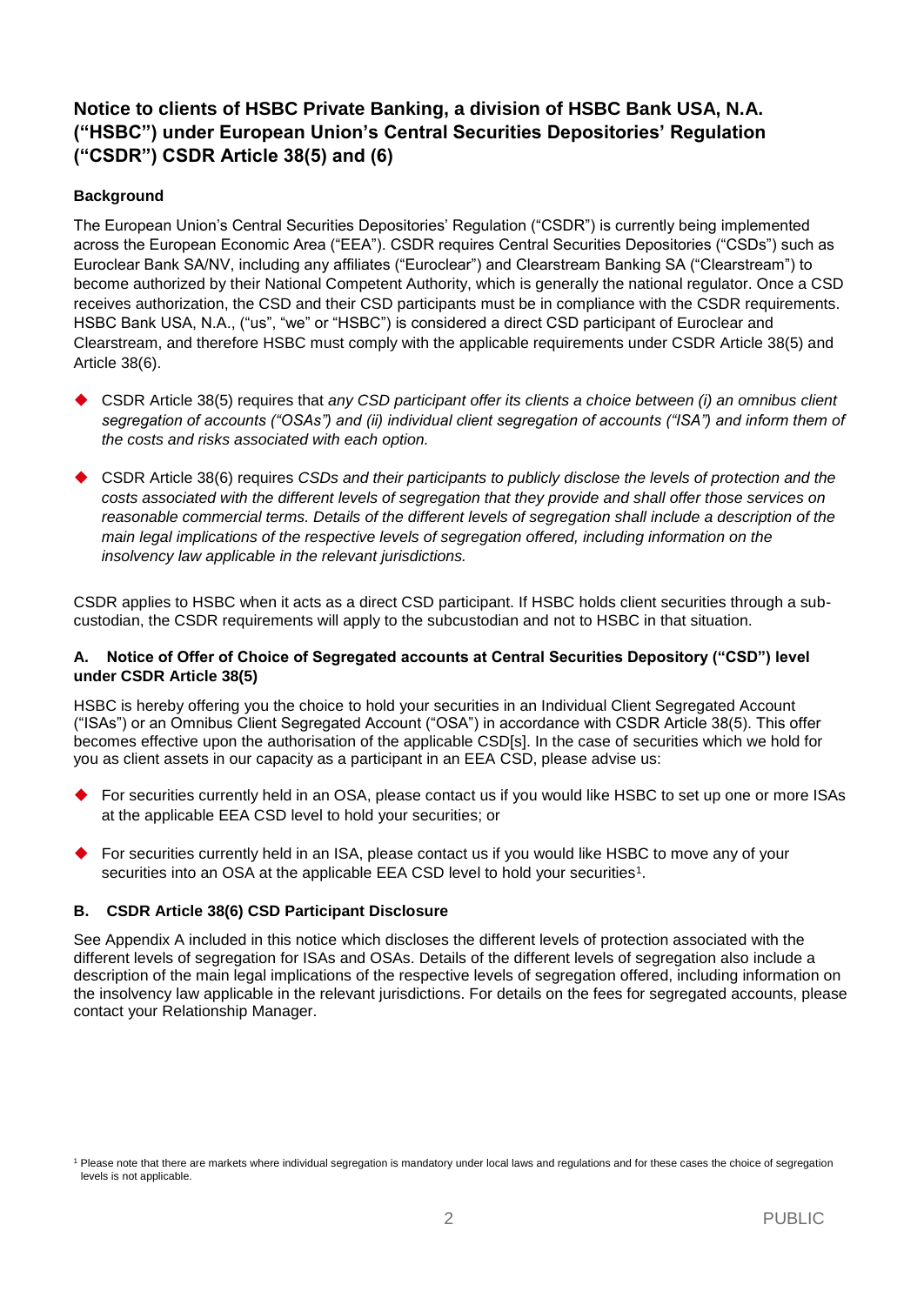# **Appendix A**

## **CSDR Article 38(6) CSDR Participant Disclosure: HSBC Private Banking, a division of HSBC Bank USA, N.A.**

## **1. Introduction**

The purpose of this document is to disclose the levels of protection and costs associated with the different levels of segregation that HSBC Bank USA, N.A. ("us", "we" or "HSBC") acting directly through our office in United States, provides in respect of securities that we hold directly for clients with Central Securities Depositories ("CSDs") within the European Economic Area ("EEA"), including a description of the main legal implications of the respective levels of segregation offered and information on the insolvency law applicable. This disclosure is required under Article 38(6) of the Central Securities Depositories Regulation ("CSDR") in relation to CSDs in the EEA.

Under CSDR, the CSDs of which we are a direct participant (see glossary below) have their own disclosure obligations.

This document is not intended to constitute legal or other advice and should not be relied upon as such. Clients should seek their own legal advice if they require any guidance on the matters discussed in this document.

This document may be updated from time to time, with the most recent version being made available on our website. You should ensure that you consider the most recent version of this document on our website, which will supersede and override any previous version.

Additionally, the disclosures included in this document are for information purposes only and do not constitute part of any agreement between you and us.

## **2. Background**

We record each client's individual entitlement to securities that we hold for that client in one or more client securities accounts established and maintained for such client in our own books and records pursuant to the terms of the custodial services agreement between the client and us. We also open accounts with CSDs in our own (or in our nominee's) name in which we hold clients' securities. We currently make two types of accounts with CSDs available to clients: Individual Client Segregated Accounts ("ISAs") and Omnibus Client Segregated Accounts ("OSAs").

An ISA is used by us to hold the securities of a single client and therefore the client's securities are held separately from the securities of other clients and our own proprietary securities.

An OSA is used to hold the securities of a number of clients on a collective basis. However, we do not hold our own proprietary securities in OSAs.

## **3. Main legal implications of levels of segregation**

## **Insolvency**

Clients' legal entitlement to the securities that we hold for them directly with CSDs would not be affected by our insolvency, regardless of whether those securities are held in ISAs or OSAs.

The distribution of the securities in practice on an insolvency would depend on a number of factors, the most relevant of which are discussed below.

## **Application of insolvency law in the U.S.**

As a U.S. insured depository institution, if we were to become insolvent or in certain other events, we would be subject to U.S. authority exercised by the FDIC, including its ability to institute U.S. resolution proceedings (see glossary) and, as receiver, act on our U.S. resolution plan (see glossary).

Under the provisions of law applicable to U.S. national banking associations (including requirements specified by the U.S. Office of the Comptroller of the Currency (OCC)) and the provisions of law applicable to national banks, structural risk mitigants which provide client protections include that client securities are not held on our balance sheet as our assets and client securities are required to be separately identifiable and fully segregated from our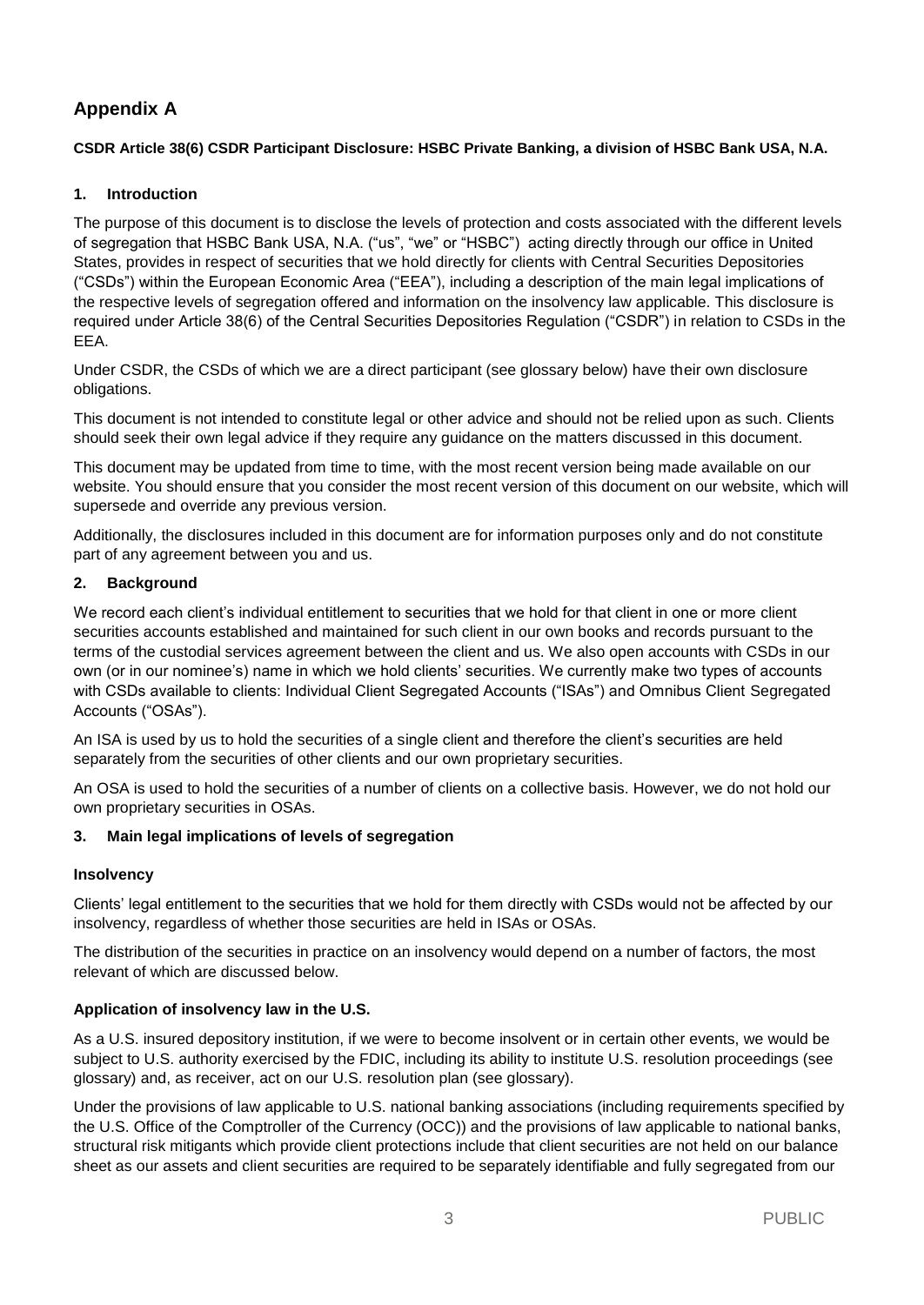assets. Under the U.S. Federal Deposit Insurance Act and other applicable U.S. law with regard to insolvency, securities that we held on behalf of clients would not form part of our estate in resolution, would not be subject to the claims of our general creditors and would not be available to the FDIC, as receiver, for any purpose other than distribution to applicable clients or upon clients' instructions (except for transfer to a successor custodian appointed by the FDIC).

It would not be necessary for clients to make a claim in our insolvency as a general unsecured creditor in respect of those securities. Securities that we held on behalf of clients would also not be subject to any authority of the FDIC, as receiver, which may be applied to us to limit or reduce any of our obligations in the implementation of our U.S. resolution plan.

Accordingly, where we hold securities in custody for clients and those securities are considered the property of those clients rather than our own property, they should be protected on our insolvency or resolution. This applies whether the securities are held in an OSA or an ISA.

## **Nature of clients' interests**

Although our clients' securities are recorded in our name at the relevant CSD, we hold them on behalf of our clients, who are considered as a matter of law to have a beneficial ownership interest in those securities. This is in addition to any contractual right a client may have against us to have the securities delivered to them.

This applies both in the case of ISAs and OSAs. However, the nature of clients' interests in ISAs and OSAs is different. In relation to an ISA, each client is considered to have a beneficial interest in all of the securities held in the ISA. In the case of an OSA, as the securities are held collectively in a single account, each client is normally considered to have a beneficial interest in all of the securities in the account proportionate to its holding of securities as recorded in our books and records.

Our books and records constitute evidence of our clients' beneficial interests in the securities. The ability to rely on such evidence would be particularly important on our insolvency and in the case of an OSA, since no records of individual clients' entitlements would be held by the relevant CSD. In the case of either an ISA or an OSA, an insolvency practitioner may require a full reconciliation of the books and records in respect of all securities accounts prior to the release of any securities from those accounts.

As a professional custodian, we maintain accurate books and records and conduct the reconciliation of our records against those of the CSDs with which accounts are held. We are also subject to regular audits in respect of our compliance with those.

We are subject to the OCC's supervisory guidance for the provision of custody services (Custody Services Guidance). We are also subject to regular examinations in the US in respect of our compliance with those requirements. Subject to the maintenance of books and records in accordance with the Custody Services Guidance, clients should receive the same level of regulatory protection on insolvency from both ISAs and OSAs.

## **Shortfalls**

If there were a shortfall between the number of securities that we are obliged to deliver to clients and the number of securities that we hold on their behalf in either an ISA or an OSA, this could result in fewer securities (of the type where a shortfall has arisen) than clients are entitled to being returned to them on our insolvency. The way in which a shortfall could arise would be different as between ISAs and OSAs (see further below).

#### **How a shortfall may arise**

Where we have been requested to settle a transaction for a client and that client has insufficient securities held with us to carry out that settlement, in the case of both an ISA and an OSA, we only carry out the settlement once the client has delivered to us the securities needed to meet the settlement obligation.

However, a shortfall could arise for a number of reasons including as a result of administrative error, operational issues, intraday movements or counterparty default following the exercise of rights of reuse. Although, we do not permit clients to make use of, or borrow securities belonging to other clients for intra-day settlement purposes, even where the securities are held in an OSA, should there be a shortfall of securities in your account, the omnibus structure avoids a delay in settlement and/or increased costs to buy-in additional securities to meet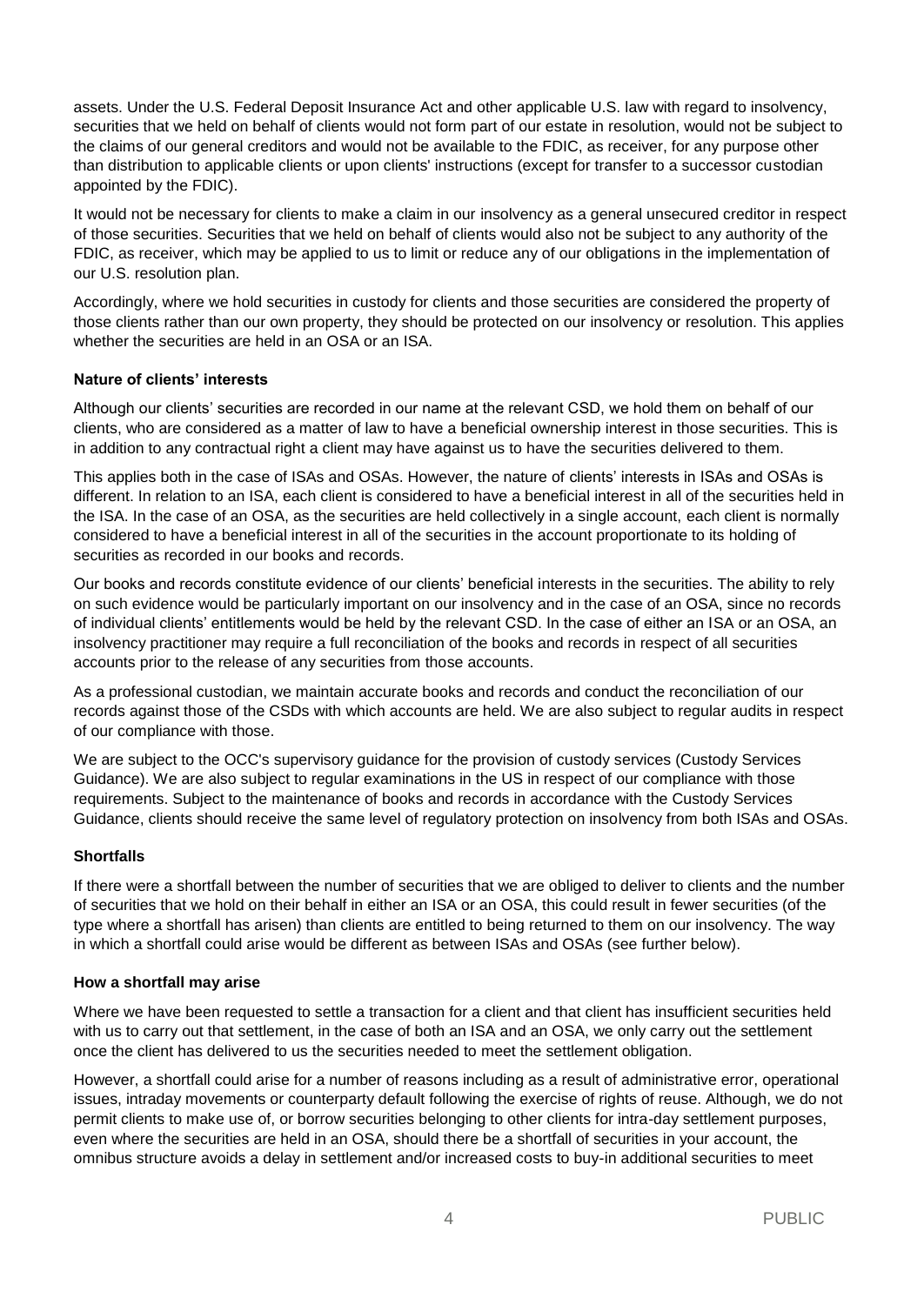settlement obligations. An ISA does not allow for this reduction in settlement risk. In this respect we believe the protection offered to OSAs and ISAs is not substantially different. The impact of this approach is increased risk of settlement failure, which in turn may incur additional buy in costs or penalties and/or may delay settlement, as we would be unable to settle where there are insufficient securities in the account.

Nothing in this paragraph should be construed to override any obligation that the client owes us in respect of any irrevocable payment or delivery obligations (as these terms are defined in the custodial services agreement which we have in place with the client as amended or supplemented from time to time) which we incur in settling that client's trades.

#### **Treatment of a shortfall**

In the case of an ISA, the whole of any shortfall on that ISA would be attributable to the client for whom the account is held and would not be shared with other clients for whom we hold securities. Similarly, the client would not be exposed to a shortfall on an account held for another client or clients.

In the case of an OSA, the shortfall generally would be shared among the clients with an interest in the securities held in the OSA, pro rata in accordance with the amounts of their respective interests (see further below). Therefore, a client may be exposed to a shortfall even where securities have been lost in circumstances which are completely unrelated to that client.

The risk of a shortfall arising is, however, mitigated as a result of our obligation under the applicable client asset rules in our jurisdiction and/or our client asset policy in certain situations to set aside our own cash or securities to cover shortfalls however identified, including during the process of reconciling our records with those of the CSDs with which securities are held.

Subject to the relevant custody agreement between client and us, if a shortfall arose for which we are liable to clients, and we do not set aside our own cash or securities to cover the shortfall, the clients may have a claim against us for any loss suffered. If we were to become insolvent prior to covering a shortfall, clients would rank as general unsecured creditors for any amounts owing to them in connection with such a claim. Clients would therefore be exposed to the risks of our insolvency, including the risk that they may not be able to recover all or part of any amounts claimed.

In these circumstances, clients could be exposed to the risk of loss on our insolvency. If securities were held in an ISA, the entire loss would be borne by the client for whom the relevant account was held. If securities were held in an OSA, each of the clients with an interest in that account would bear a loss generally equal to the client's pro rata share of the shortfall.

In order to calculate clients' shares of any shortfall in respect of an OSA, each client's entitlement to securities held within that account would need to be established as a matter of law and fact based on our books and records. Any shortfall in a particular security held in an OSA would then be allocated among all clients with an interest in that security in the account. It is likely that this allocation would be made rateably between clients with an interest in that security in the OSA, although arguments could be made that in certain circumstances a shortfall in a particular security in an OSA should be attributed to a particular client or clients. It may therefore be a time consuming process to confirm each client's entitlement. This could give rise to delays in returning securities and initial uncertainty for a client as to its actual entitlement on an insolvency. Ascertaining clients' entitlements could also give rise to the expense of litigation, which could be paid out of clients' securities.

## **Security interests**

## **Security interest granted to third party other than a CSD**

Security interests granted over clients' securities (which for the avoidance of doubt must always be granted in accordance with the terms of the custodial services agreement and/or additional contractual agreements that we have in place with them) could have a different impact in the case of ISAs and OSAs.

Where the client purports to grant a security interest over its interest in securities held by us in an OSA and the security interest was asserted against the CSD with which the account was held, there could be a delay in the return of securities to all clients holding securities in the relevant account, including those clients who had not granted a security interest, and a possible shortfall in the account. However, in practice, we would expect that the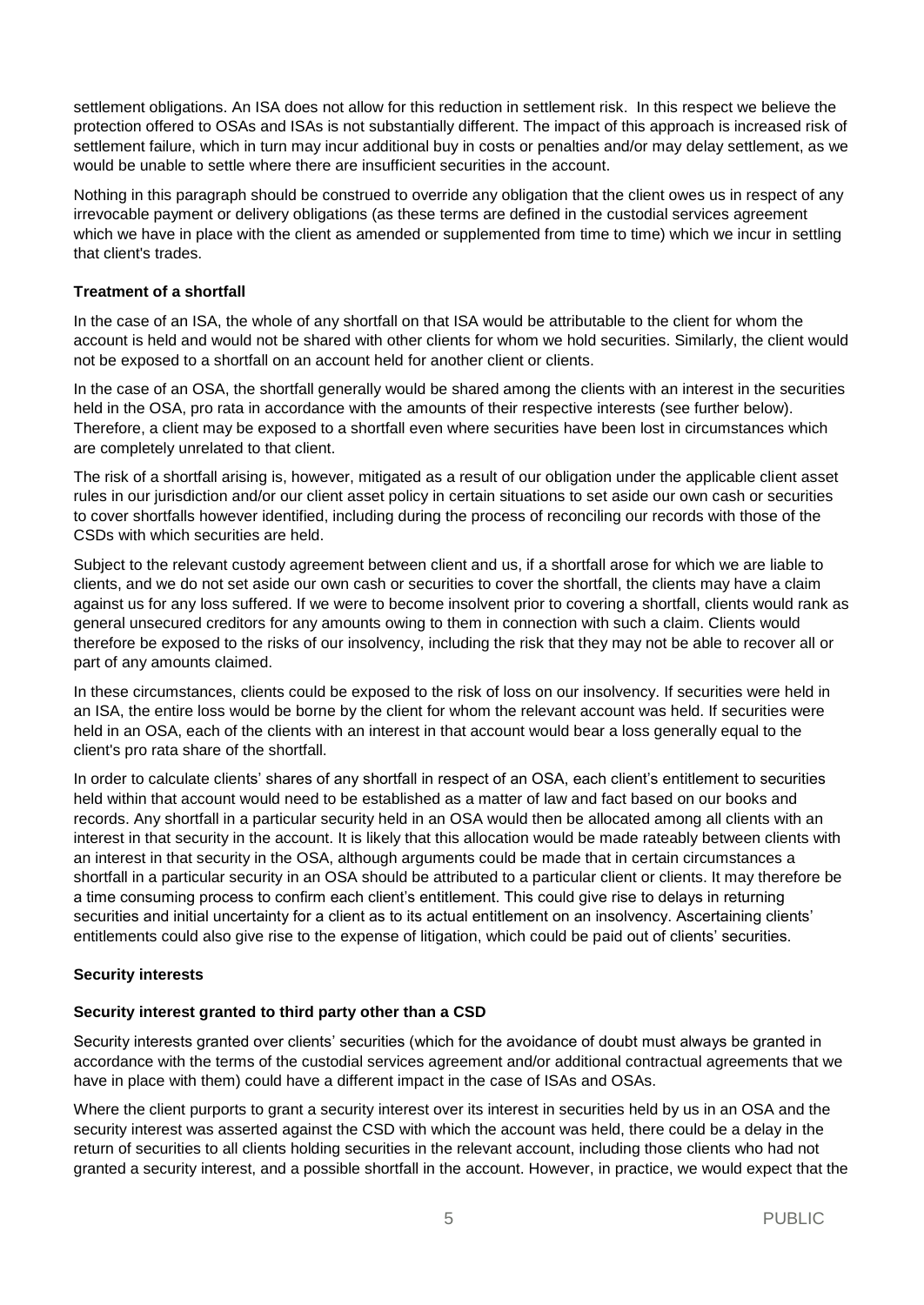beneficiary of a security interest over a client's securities would perfect its security by notifying us rather than the relevant CSD and would seek to enforce the security against us rather than against such CSD, with which it had no relationship. We would also expect the CSDs to refuse to recognise a claim asserted by anyone other than ourselves as account holder.

## **Security interest granted to CSD**

Whether or not the CSD may benefit from a security interest will be regulated by the CSD's own rules. Such rules may also regulate the CSD's approach to enforcement of such security interest. Should the CSD benefit from a security interest over securities held for a client, there could be a delay in the return of securities to a client (and a possible shortfall) in the event that we failed to satisfy our obligations to the CSD and the security interest was enforced. This applies whether the securities are held in an ISA or an OSA. However, in practice, we would expect that a CSD would first seek recourse to any securities held in our own proprietary accounts to satisfy our obligations and only then make use of securities in client accounts. We would also expect a CSD to enforce its security rateably across client accounts held with it.

#### **Corporate actions**

Where securities are held in an ISA and the client is entitled to a fractional entitlement on a corporate action, it is possible that the client would not in practice benefit from that fractional entitlement. However, where securities are held in an OSA, fractional entitlements may be received on an aggregated basis and therefore it is more likely that the clients may be able to benefit from some or all of those fractional entitlements.

Our insolvency may also have an impact on our ability to collect any entitlements, such as dividends, due on clients' securities held in an ISA or OSA or exercise any voting rights in respect of those securities.

#### **4. CSD disclosures**

In this section, we set out links to the websites of CSDs in which we are a participant as of the date of this document. We expect relevant CSDs to make their own disclosures in respect of CSDR Article 38. Any disclosures on these websites are provided by the relevant CSDs. We have not investigated or performed due diligence on the disclosures and clients rely on the CSD disclosures at their own risk.

#### **Central Securities Depositories and websites:**

| Clearstream Banking SA | http://www.clearstream.com        |
|------------------------|-----------------------------------|
| Euroclear Bank SA/NV   | https://www.euroclear.com/en.html |

#### **5. Costs disclosure**

Typically, the set up and maintenance costs for ISAs are greater than for OSAs. This is due to the additional operational complexity and expenditures involved in setting up and maintaining an ISA on an ongoing basis. This disclosure is intended to provide a summary of the factors which determine the overall costs of setting up and maintaining an ISA, or an OSA.

#### Costs for OSAs and ISAs

The main factors which will determine the aggregate costs are likely to include:

- whether the account type is ISA or OSA
- how many accounts are required
- technical set up at the Central Securities Depository (CSD), including the set-up and maintenance fees, charged by the CSD
- the set up and maintenance costs at HSBC internally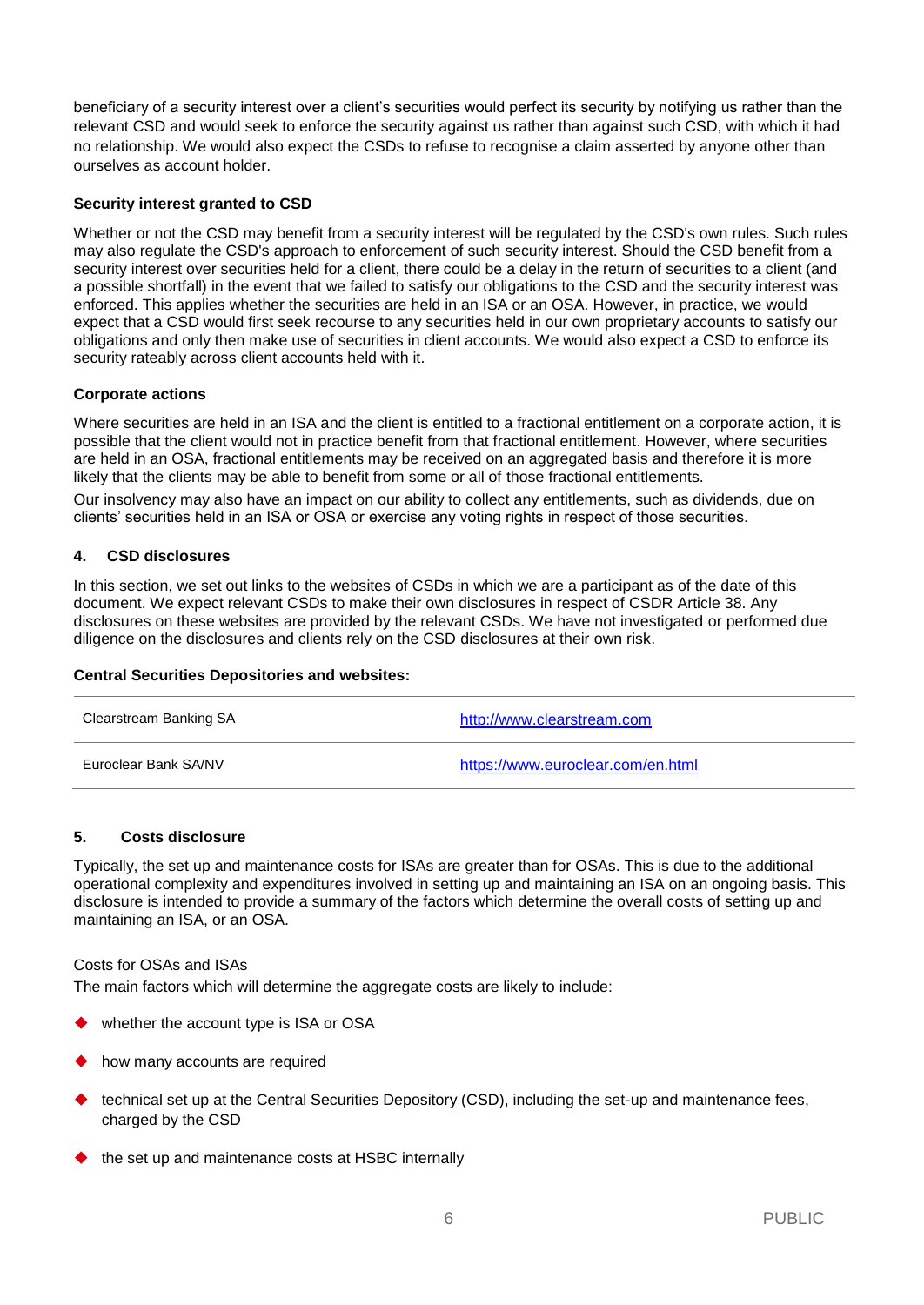the types of services you require in relation to the account(s).

The recurrent account maintenance fee will be charged in line with your selected account structure.

We do not expect changes to charges for clients who remain on the OSA setup and we are happy to discuss and confirm the exact fees applicable for establishing and running an ISA for you. If you would like to take up this option please contact your Relationship Manager.

## **Glossary**

**Central Securities Depository** or **CSD** is an entity which records legal entitlements to dematerialised securities and operates a system for the settlement of transactions in those securities.

**Central Securities Depositories Regulation** or **CSDR** refers to EU Regulation 909/2014 which sets out rules applicable to CSDs and their participants.

**Direct participant** means an entity that holds securities in an account with a CSD and is responsible for settling transactions in securities that take place within a CSD. A direct participant should be distinguished from an indirect participant, which is an entity, such as a global custodian, which appoints a direct participant to hold securities for it with a CSD.

**EEA** means the European Economic Area.

**FDIC** means the U.S. Federal Deposit Insurance Corporation.

**U.S. resolution proceedings** are proceedings for the resolution of failing insured depository institutions under Sections 11 and 13 of the U.S. Federal Deposit Insurance Act.

**U.S. resolution plan** means our resolution plan, commonly known as a living will, periodically submitted for approval to the FDIC pursuant to Part 360.10 of the FDIC's regulations that describes our strategy for rapid and orderly resolution of our businesses (including, in whole or in part, continuation, reorganization, transfer or liquidation) in the event of our insolvency or similar event.

## **Disclaimer**

HSBC Private Banking is the marketing name for the private banking business conducted by the principal private banking subsidiaries of the HSBC Group worldwide. In the United States, HSBC Private Banking offers banking services through HSBC Bank USA, N.A., Member FDIC, and HSBC Private Bank International, and provides securities and brokerage through HSBC Securities (USA) Inc.

This document is provided to you for informational purposes only and is not a recommendation, offer or solicitation to purchase or sell any security, commodity, currency or other instrument. This document does not consider your specific objectives, circumstances or needs, nor identify or define any or all of the risks that would be associated with the purchase of products or services described herein. The information contained herein should not be construed as investment advice or a recommendation to purchase the products or securities described herein. Prior to making an investment decision, you should conduct such investigation and analysis regarding the products described herein as you deem appropriate and to the extent you deem necessary obtain independent advice from competent legal, financial, tax, accounting and other professionals. You should seek financial advice regarding the appropriateness of investing in any security, commodity, currency or derivative instrument or strategy contained herein. No person is authorized to use this report for any purpose other than the purpose stated above.

The information contained in this document is derived from a variety of sources we believe to be reliable; however, we cannot guarantee its accuracy or completeness, nor shall we be liable for any incidental or consequential losses or damages including but not limited to errors (including errors of transmission), inaccuracies, omissions, changes in market factors or conditions, or any other circumstances beyond our control. The information, analysis and opinions contained herein constitute our present judgment which is subject to change at any time without notice. Third party information obtained in this document may have been obtained from various published and unpublished sources. HSBC believes these sources to be accurate but the information has not been verified.

Securities are provided by Registered Representatives of HSBC Securities (USA) Inc., member NYSE/FINRA/SIPC and an affiliate of HSBC Bank USA, N.A.